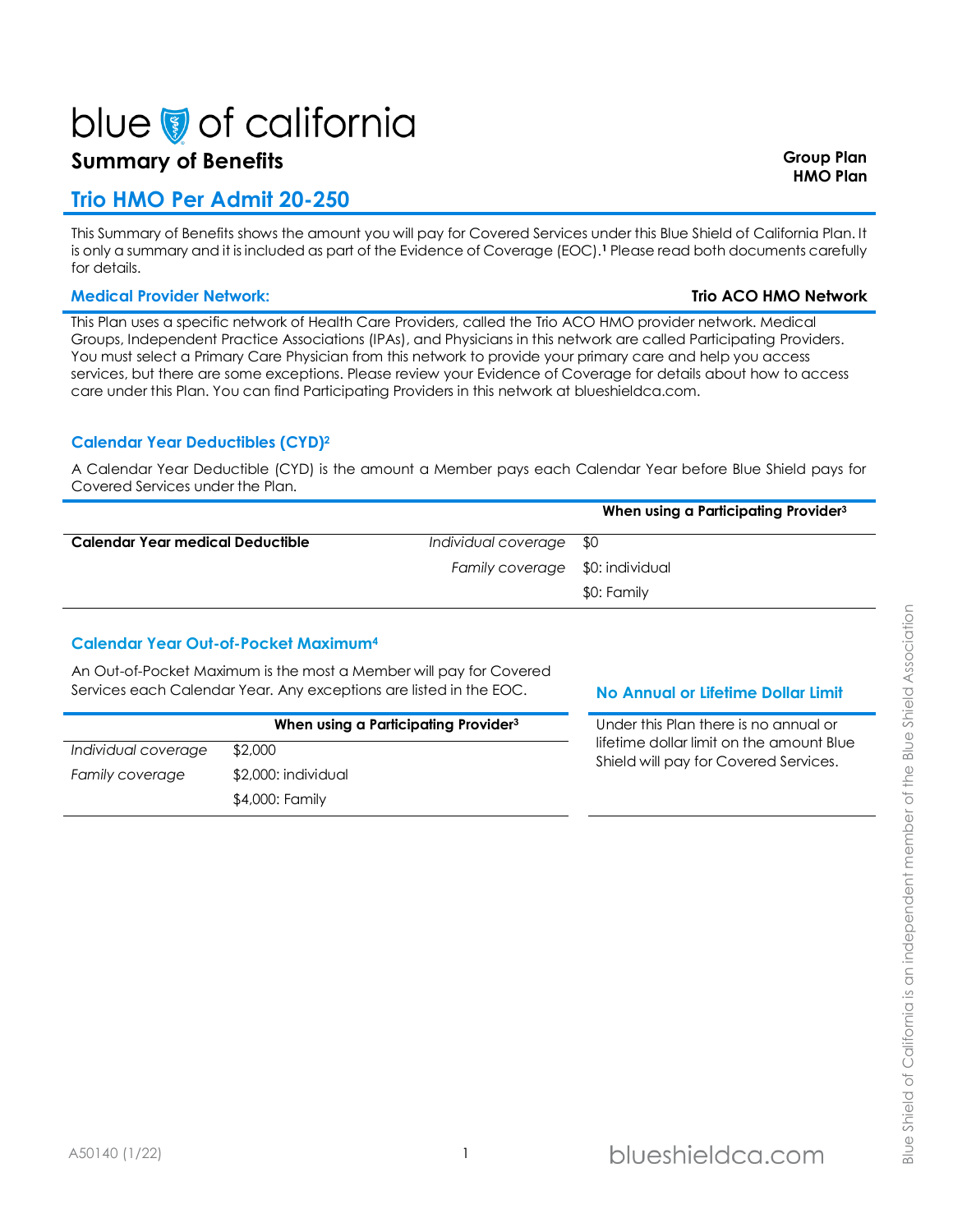| <b>Benefits<sup>5</sup></b><br>Your payment                                                                                                                                                                       |                                                |                             |
|-------------------------------------------------------------------------------------------------------------------------------------------------------------------------------------------------------------------|------------------------------------------------|-----------------------------|
|                                                                                                                                                                                                                   | When using a<br><b>Participating Provider3</b> | CYD <sup>2</sup><br>applies |
| <b>Preventive Health Services</b> <sup>6</sup>                                                                                                                                                                    |                                                |                             |
| <b>Preventive Health Services</b>                                                                                                                                                                                 | \$0                                            |                             |
| California Prenatal Screening Program                                                                                                                                                                             | \$0                                            |                             |
| <b>Physician services</b>                                                                                                                                                                                         |                                                |                             |
| Primary care office visit                                                                                                                                                                                         | \$20/visit                                     |                             |
| Trio+ specialist care office visit (self-referral)                                                                                                                                                                | \$20/visit                                     |                             |
| Other specialist care office visit (referred by PCP)                                                                                                                                                              | \$20/visit                                     |                             |
| Physician home visit                                                                                                                                                                                              | \$20/visit                                     |                             |
| Physician or surgeon services in an Outpatient Facility                                                                                                                                                           | \$0                                            |                             |
| Physician or surgeon services in an inpatient facility                                                                                                                                                            | \$0                                            |                             |
| Other professional services                                                                                                                                                                                       |                                                |                             |
| Other practitioner office visit                                                                                                                                                                                   | \$20/visit                                     |                             |
| Includes nurse practitioners, physician assistants, and therapists.                                                                                                                                               |                                                |                             |
| Teladoc consultation                                                                                                                                                                                              | \$0                                            |                             |
| Family planning                                                                                                                                                                                                   |                                                |                             |
| Counseling, consulting, and education                                                                                                                                                                             | \$0                                            |                             |
| Injectable contraceptive, diaphragm fitting, intrauterine<br>$\bullet$<br>device (IUD), implantable contraceptive, and related<br>procedure.                                                                      | \$0                                            |                             |
| Tubal ligation                                                                                                                                                                                                    | \$0                                            |                             |
| Vasectomy                                                                                                                                                                                                         | \$0                                            |                             |
| Podiatric services                                                                                                                                                                                                | \$20/visit                                     |                             |
| Pregnancy and maternity care                                                                                                                                                                                      |                                                |                             |
| Physician office visits: prenatal and postnatal                                                                                                                                                                   | \$0                                            |                             |
| Physician services for pregnancy termination                                                                                                                                                                      | \$0                                            |                             |
| <b>Emergency Services</b>                                                                                                                                                                                         |                                                |                             |
| Emergency room services                                                                                                                                                                                           | \$150/visit                                    |                             |
| If admitted to the Hospital, this payment for emergency room<br>services does not apply. Instead, you pay the Participating<br>Provider payment under Inpatient facility services/ Hospital<br>services and stay. |                                                |                             |
| Emergency room Physician services                                                                                                                                                                                 | \$0                                            |                             |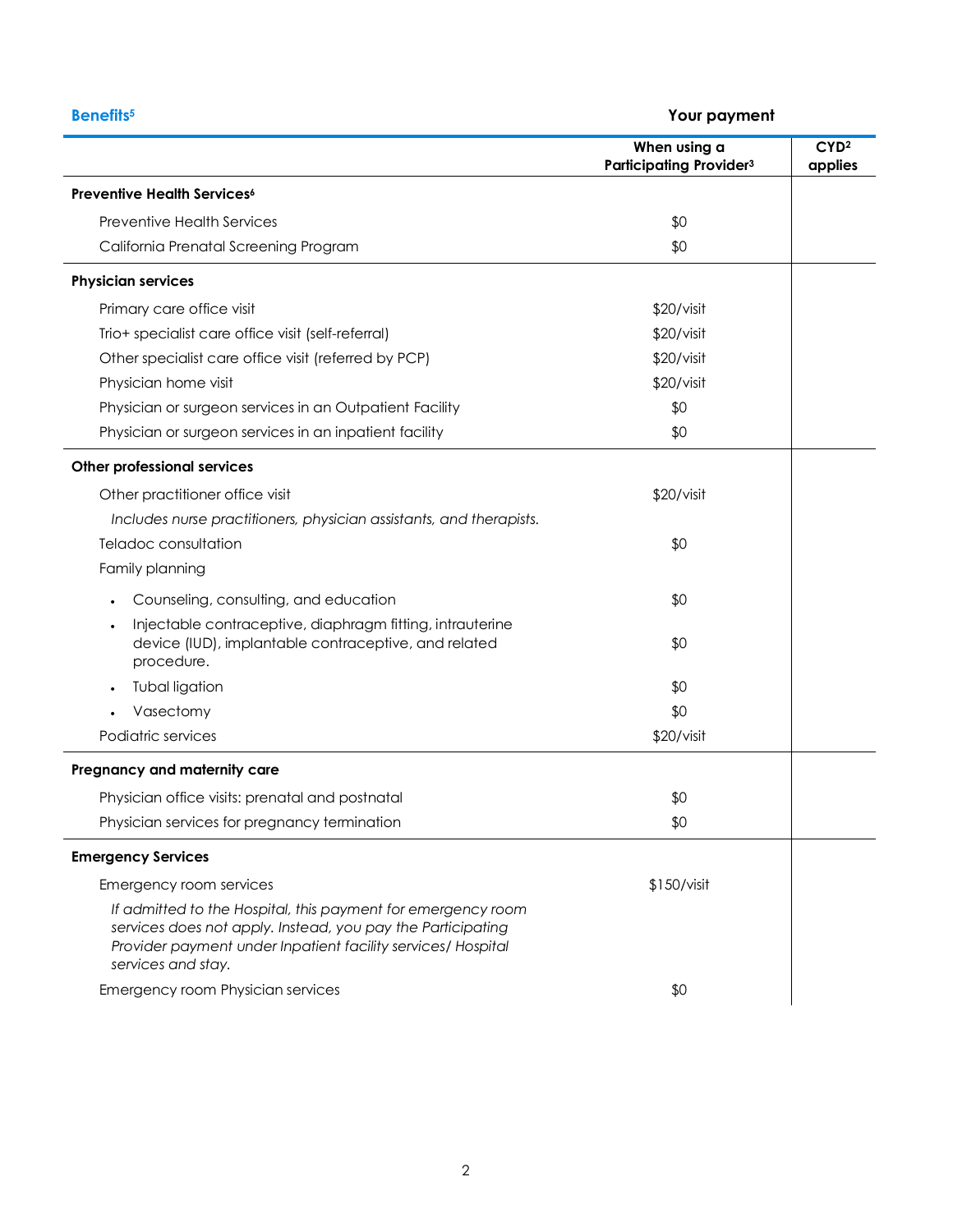# **Benefits<sup>5</sup> Your payment**

|                                                                                                                                                                                                                                                                                                                   | When using a<br><b>Participating Provider3</b> | CYD <sup>2</sup><br>applies |
|-------------------------------------------------------------------------------------------------------------------------------------------------------------------------------------------------------------------------------------------------------------------------------------------------------------------|------------------------------------------------|-----------------------------|
| Urgent care center services                                                                                                                                                                                                                                                                                       | \$20/visit                                     |                             |
| Ambulance services                                                                                                                                                                                                                                                                                                | \$100/transport                                |                             |
| This payment is for emergency or authorized transport.                                                                                                                                                                                                                                                            |                                                |                             |
| <b>Outpatient Facility services</b>                                                                                                                                                                                                                                                                               |                                                |                             |
| Ambulatory Surgery Center                                                                                                                                                                                                                                                                                         | \$50/surgery                                   |                             |
| Outpatient Department of a Hospital: surgery                                                                                                                                                                                                                                                                      | \$200/surgery                                  |                             |
| Outpatient Department of a Hospital: treatment of illness or injury,<br>radiation therapy, chemotherapy, and necessary supplies                                                                                                                                                                                   | \$0                                            |                             |
| <b>Inpatient facility services</b>                                                                                                                                                                                                                                                                                |                                                |                             |
| Hospital services and stay                                                                                                                                                                                                                                                                                        | \$250/admission                                |                             |
| Transplant services                                                                                                                                                                                                                                                                                               |                                                |                             |
| This payment is for all covered transplants except tissue and<br>kidney. For tissue and kidney transplant services, the payment for<br>Inpatient facility services/ Hospital services and stay applies.                                                                                                           |                                                |                             |
| Special transplant facility inpatient services                                                                                                                                                                                                                                                                    | \$250/admission                                |                             |
| Physician inpatient services                                                                                                                                                                                                                                                                                      | \$0                                            |                             |
| Diagnostic x-ray, imaging, pathology, and laboratory services                                                                                                                                                                                                                                                     |                                                |                             |
| This payment is for Covered Services that are diagnostic, non-<br>Preventive Health Services, and diagnostic radiological procedures,<br>such as CT scans, MRIs, MRAs, and PET scans. For the payments for<br>Covered Services that are considered Preventive Health Services, see<br>Preventive Health Services. |                                                |                             |
| Laboratory services                                                                                                                                                                                                                                                                                               |                                                |                             |
| Includes diagnostic Papanicolaou (Pap) test.                                                                                                                                                                                                                                                                      |                                                |                             |
| Laboratory center                                                                                                                                                                                                                                                                                                 | \$0                                            |                             |
| Outpatient Department of a Hospital                                                                                                                                                                                                                                                                               | \$0                                            |                             |
| X-ray and imaging services                                                                                                                                                                                                                                                                                        |                                                |                             |
| Includes diagnostic mammography.                                                                                                                                                                                                                                                                                  |                                                |                             |
| Outpatient radiology center                                                                                                                                                                                                                                                                                       | \$0                                            |                             |
| Outpatient Department of a Hospital                                                                                                                                                                                                                                                                               | \$0                                            |                             |
| Other outpatient diagnostic testing                                                                                                                                                                                                                                                                               |                                                |                             |
| Testing to diagnose illness or injury such as vestibular function<br>tests, EKG, ECG, cardiac monitoring, non-invasive vascular<br>studies, sleep medicine testing, muscle and range of motion tests,<br>EEG, and EMG.                                                                                            |                                                |                             |
| Office location                                                                                                                                                                                                                                                                                                   | \$0                                            |                             |
| Outpatient Department of a Hospital                                                                                                                                                                                                                                                                               | \$0                                            |                             |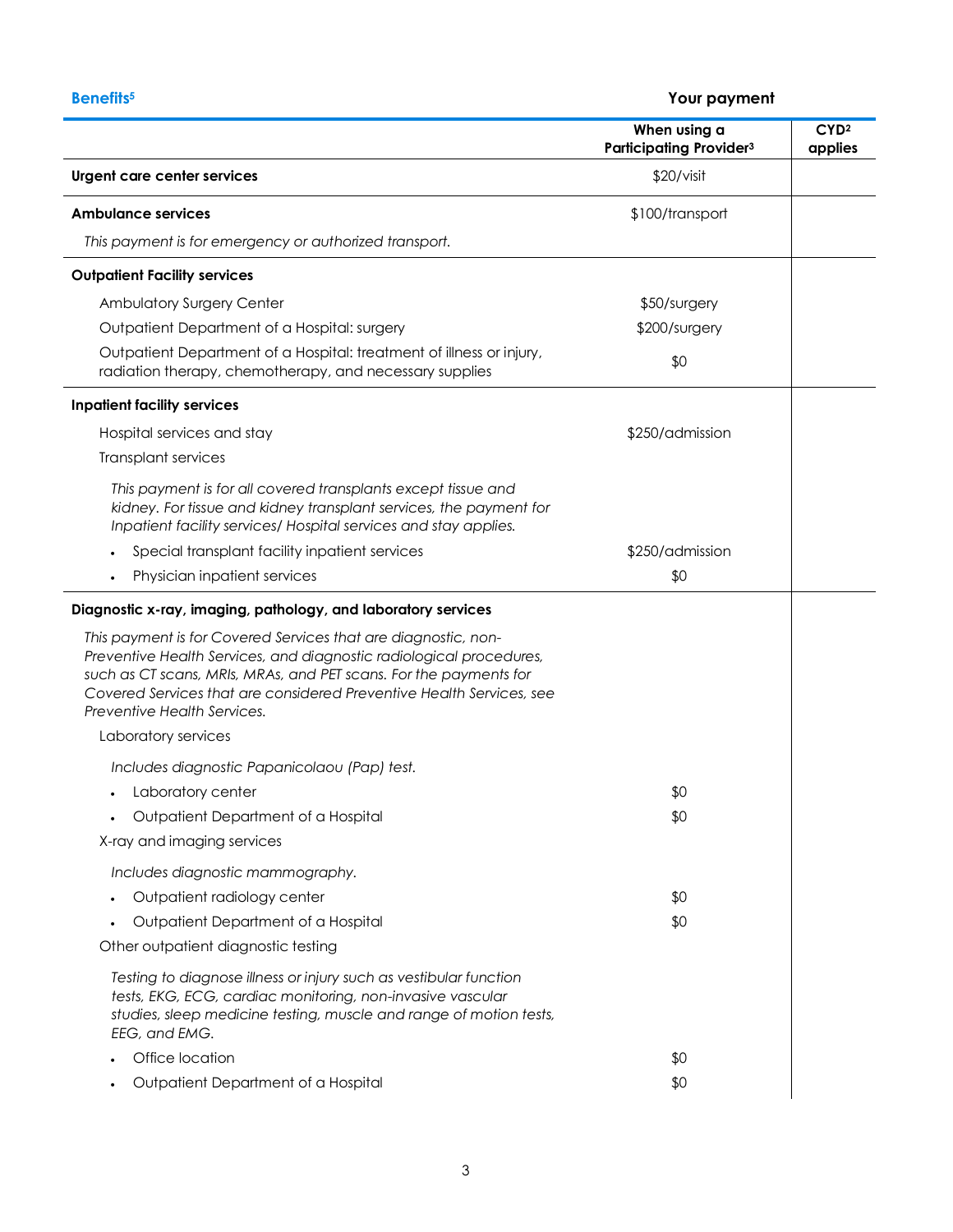|                                                                                                                                                                                                                                                                                                                                                          | When using a<br><b>Participating Provider3</b> | CYD <sup>2</sup><br>applies |
|----------------------------------------------------------------------------------------------------------------------------------------------------------------------------------------------------------------------------------------------------------------------------------------------------------------------------------------------------------|------------------------------------------------|-----------------------------|
| Radiological and nuclear imaging services                                                                                                                                                                                                                                                                                                                |                                                |                             |
| Outpatient radiology center<br>$\bullet$                                                                                                                                                                                                                                                                                                                 | \$0                                            |                             |
| Outpatient Department of a Hospital                                                                                                                                                                                                                                                                                                                      | \$0                                            |                             |
| <b>Rehabilitative and Habilitative Services</b>                                                                                                                                                                                                                                                                                                          |                                                |                             |
| Includes physical therapy, occupational therapy, respiratory therapy,<br>and speech therapy services.                                                                                                                                                                                                                                                    |                                                |                             |
| Office location                                                                                                                                                                                                                                                                                                                                          | \$20/visit                                     |                             |
| Outpatient Department of a Hospital                                                                                                                                                                                                                                                                                                                      | \$20/visit                                     |                             |
| <b>Durable medical equipment (DME)</b>                                                                                                                                                                                                                                                                                                                   |                                                |                             |
| <b>DME</b>                                                                                                                                                                                                                                                                                                                                               | 20%                                            |                             |
| <b>Breast pump</b>                                                                                                                                                                                                                                                                                                                                       | \$0                                            |                             |
| Orthotic equipment and devices                                                                                                                                                                                                                                                                                                                           | \$0                                            |                             |
| Prosthetic equipment and devices                                                                                                                                                                                                                                                                                                                         | \$0                                            |                             |
| Home health care services                                                                                                                                                                                                                                                                                                                                | \$20/visit                                     |                             |
| Up to 100 visits per Member, per Calendar Year, by a home health<br>care agency. All visits count towards the limit, including visits during<br>any applicable Deductible period. Includes home visits by a nurse,<br>Home Health Aide, medical social worker, physical therapist, speech<br>therapist, or occupational therapist, and medical supplies. |                                                |                             |
| Home infusion and home injectable therapy services                                                                                                                                                                                                                                                                                                       |                                                |                             |
| Home infusion agency services                                                                                                                                                                                                                                                                                                                            | \$0                                            |                             |
| Includes home infusion drugs and medical supplies.                                                                                                                                                                                                                                                                                                       |                                                |                             |
| Home visits by an infusion nurse                                                                                                                                                                                                                                                                                                                         | \$20/visit                                     |                             |
| Hemophilia home infusion services                                                                                                                                                                                                                                                                                                                        | \$0                                            |                             |
| Includes blood factor products.                                                                                                                                                                                                                                                                                                                          |                                                |                             |
| <b>Skilled Nursing Facility (SNF) services</b>                                                                                                                                                                                                                                                                                                           |                                                |                             |
| Up to 100 days per Member, per benefit period, except when<br>provided as part of a Hospice program. All days count towards the<br>limit, including days during any applicable Deductible period and<br>days in different SNFs during the Calendar Year.                                                                                                 |                                                |                             |
| Freestanding SNF                                                                                                                                                                                                                                                                                                                                         | \$100/day                                      |                             |
| Hospital-based SNF                                                                                                                                                                                                                                                                                                                                       | \$100/day                                      |                             |
| Hospice program services                                                                                                                                                                                                                                                                                                                                 | \$0                                            |                             |
| Includes pre-Hospice consultation, routine home care, 24-hour<br>continuous home care, short-term inpatient care for pain and<br>symptom management, and inpatient respite care.                                                                                                                                                                         |                                                |                             |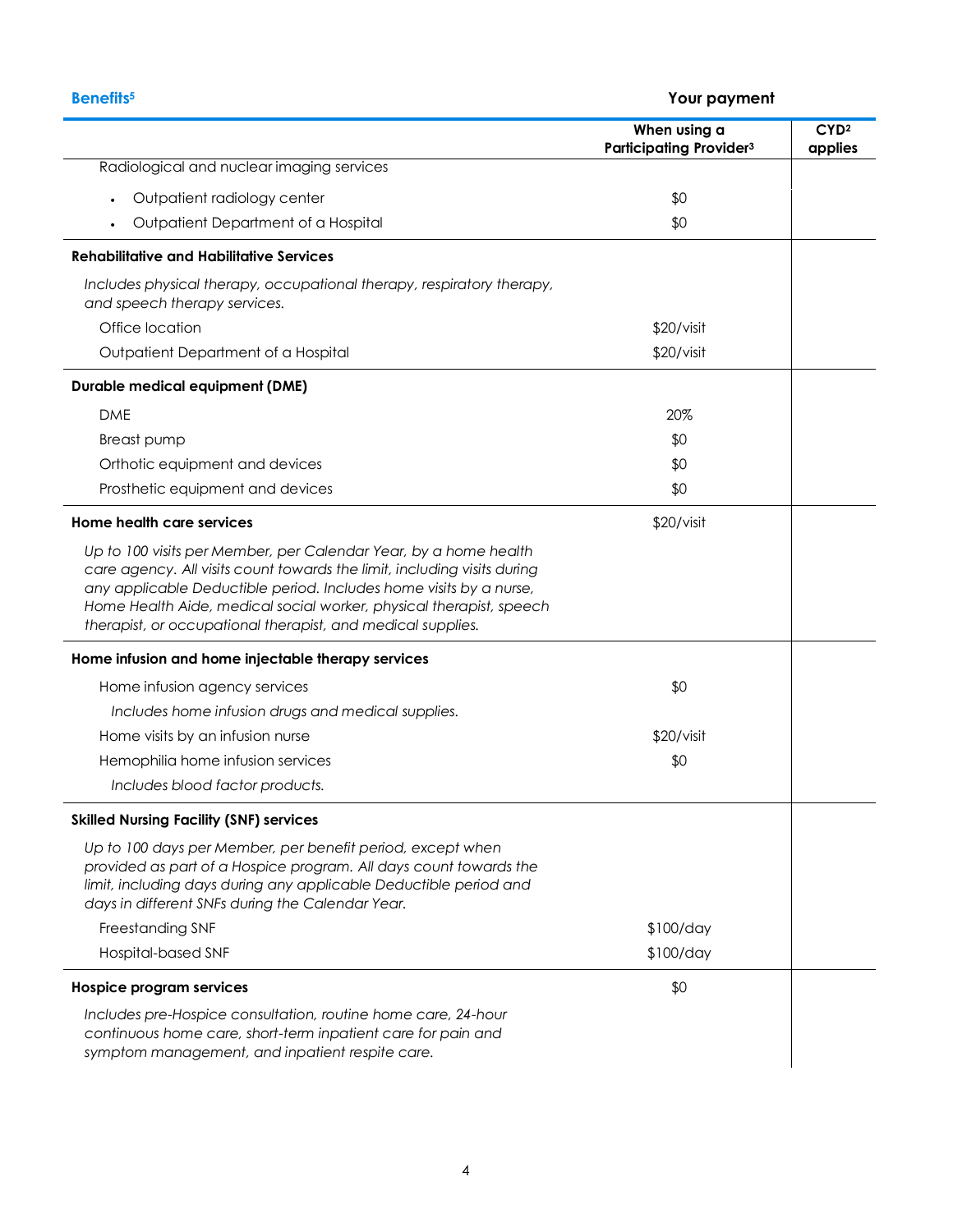**Benefits<sup>5</sup> Your payment**

|                                                      | When using a<br><b>Participating Provider3</b> | CYD <sup>2</sup><br>applies |
|------------------------------------------------------|------------------------------------------------|-----------------------------|
| Other services and supplies                          |                                                |                             |
| Diabetes care services                               |                                                |                             |
| Devices, equipment, and supplies                     | 20%                                            |                             |
| Self-management training                             | \$20/visit                                     |                             |
| Dialysis services                                    | \$0                                            |                             |
| PKU product formulas and special food products       | \$0                                            |                             |
| Allergy serum billed separately from an office visit | 50%                                            |                             |

#### **Mental Health and Substance Use Disorder Benefits Your payment**

### *Mental health and substance use disorder Benefits are provided through Blue Shield's Mental Health Service Administrator (MHSA).* **When using a MHSA Participating Provider<sup>3</sup> CYD<sup>2</sup> applies Outpatient services** Office visit, including Physician office visit  $$20/visit$ Teladoc behavioral health  $\sim$ Other outpatient services, including intensive outpatient care, electroconvulsive therapy, transcranial magnetic stimulation, Behavioral Health Treatment for pervasive developmental disorder or autism in an office setting, home, or other non-institutional facility setting, and office-based opioid treatment \$0 Partial Hospitalization Program  $\sim$  30  $\sim$  30  $\sim$  30  $\sim$  30  $\sim$  30  $\sim$  30  $\sim$  30  $\sim$  30  $\sim$  30  $\sim$  30  $\sim$  30  $\sim$  30  $\sim$  30  $\sim$  30  $\sim$  30  $\sim$  30  $\sim$  30  $\sim$  30  $\sim$  30  $\sim$  30  $\sim$  30  $\sim$  30  $\sim$  30  $\sim$  3 Psychological Testing  $\$0$ **Inpatient services** Physician inpatient services  $\sim$ Hospital services \$250/admission Residential Care  $$250/a$ dmission

#### **Notes**

#### **1 Evidence of Coverage (EOC):**

The Evidence of Coverage (EOC) describes the Benefits, limitations, and exclusions that apply to coverage under this Plan. Please review the EOC for more details of coverage outlined in this Summary of Benefits. You can request a copy of the EOC at any time.

*Capitalized terms are defined in the EOC.* Refer to the EOC for an explanation of the terms used in this Summary of Benefits.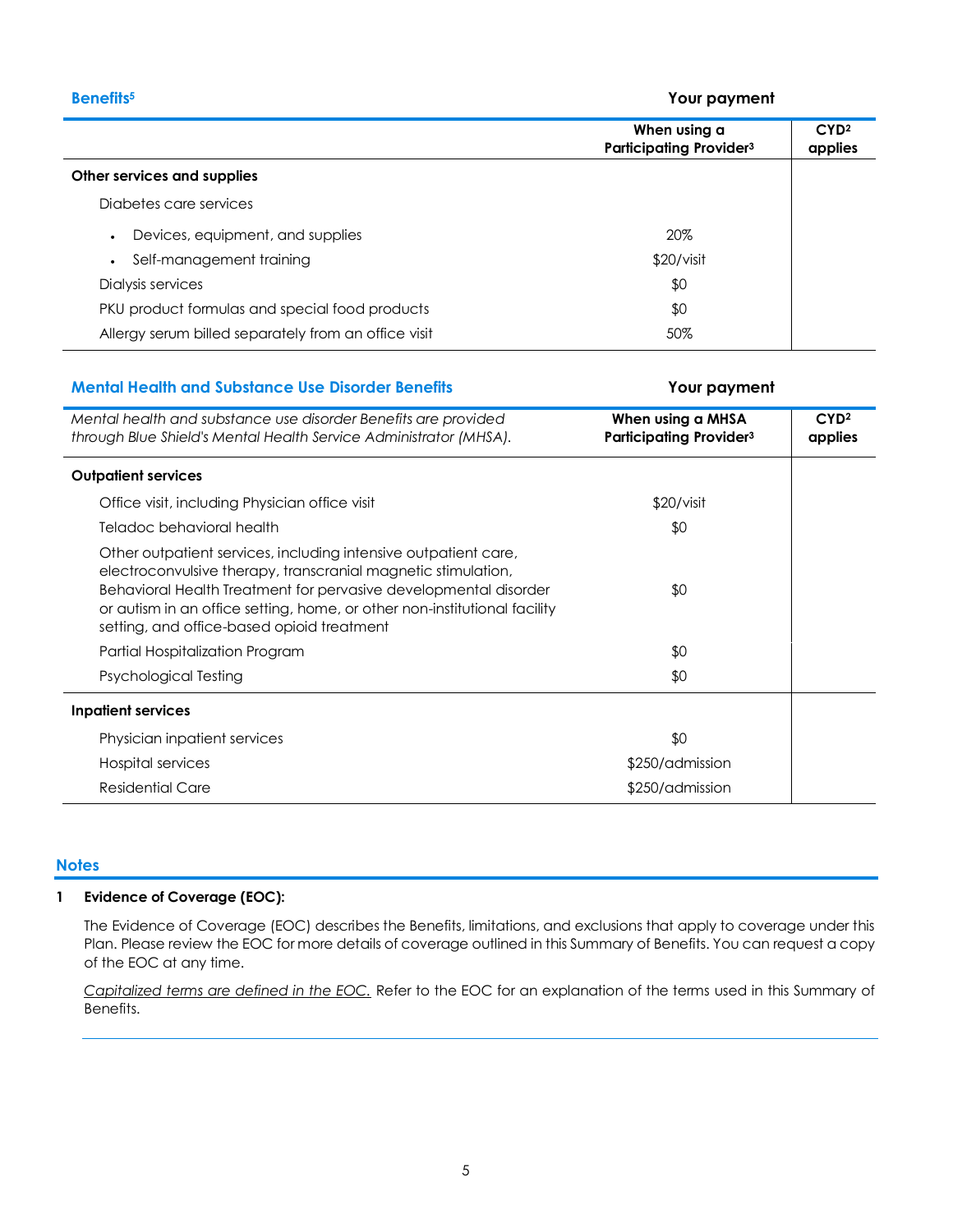#### **2 Calendar Year Deductible (CYD):**

*Calendar Year Deductible explained.* A Calendar Year Deductible is the amount you pay each Calendar Year before Blue Shield pays for Covered Services under the Plan.

If this Plan has any Calendar Year Deductible(s), Covered Services subject to that Deductible are identified with a check mark  $(v)$  in the Benefits chart above.

#### **3 Using Participating Providers:**

*Participating Providers have a contract to provide health care services to Members.* When you receive Covered Services from a Participating Provider, you are only responsible for the Copayment or Coinsurance, once any Calendar Year Deductible has been met.

*Teladoc.* Teladoc mental health and substance use disorder (behavioral health) consultations are provided through Teladoc. These services are not administered by Blue Shield's Mental Health Service Administrator (MHSA).

*"Allowable Amount" is defined in the EOC.* In addition:

Coinsurance is calculated from the Allowable Amount or Benefit maximum, whichever is less.

#### **4 Calendar Year Out-of-Pocket Maximum (OOPM):**

*Calendar Year Out-of-Pocket Maximum explained.* The Out-of-Pocket Maximum is the most you are required to pay for Covered Services in a Calendar Year. Once you reach your Out-of-Pocket Maximum, Blue Shield will pay 100% of the Allowed Charges for Covered Services for the rest of the Calendar Year.

*Your payment after you reach the Calendar Year OOPM.* You will continue to pay all charges for services that are not covered, charges above the Allowed Charges, and charges for services above any Benefit maximum.

*Family coverage has an individual OOPM within the Family OOPM.* This means that the OOPM will be met for an individual with Family coverage who meets the individual OOPM prior to the Family meeting the Family OOPM within a Calendar Year.

#### **5 Separate Member Payments When Multiple Covered Services are Received:**

Each time you receive multiple Covered Services, you might have separate payments (Copayment or Coinsurance) for each service. When this happens, you may be responsible for multiple Copayments or Coinsurance. For example, you may owe an office visit payment in addition to an allergy serum payment when you visit the doctor for an allergy shot.

#### **6 Preventive Health Services:**

If you only receive Preventive Health Services during a Physician office visit, there is no Copayment or Coinsurance for the visit. If you receive both Preventive Health Services and other Covered Services during the Physician office visit, you may have a Copayment or Coinsurance for the visit.

Plans may be modified to ensure compliance with State and Federal requirements.

PENDING REGULATORY APPROVAL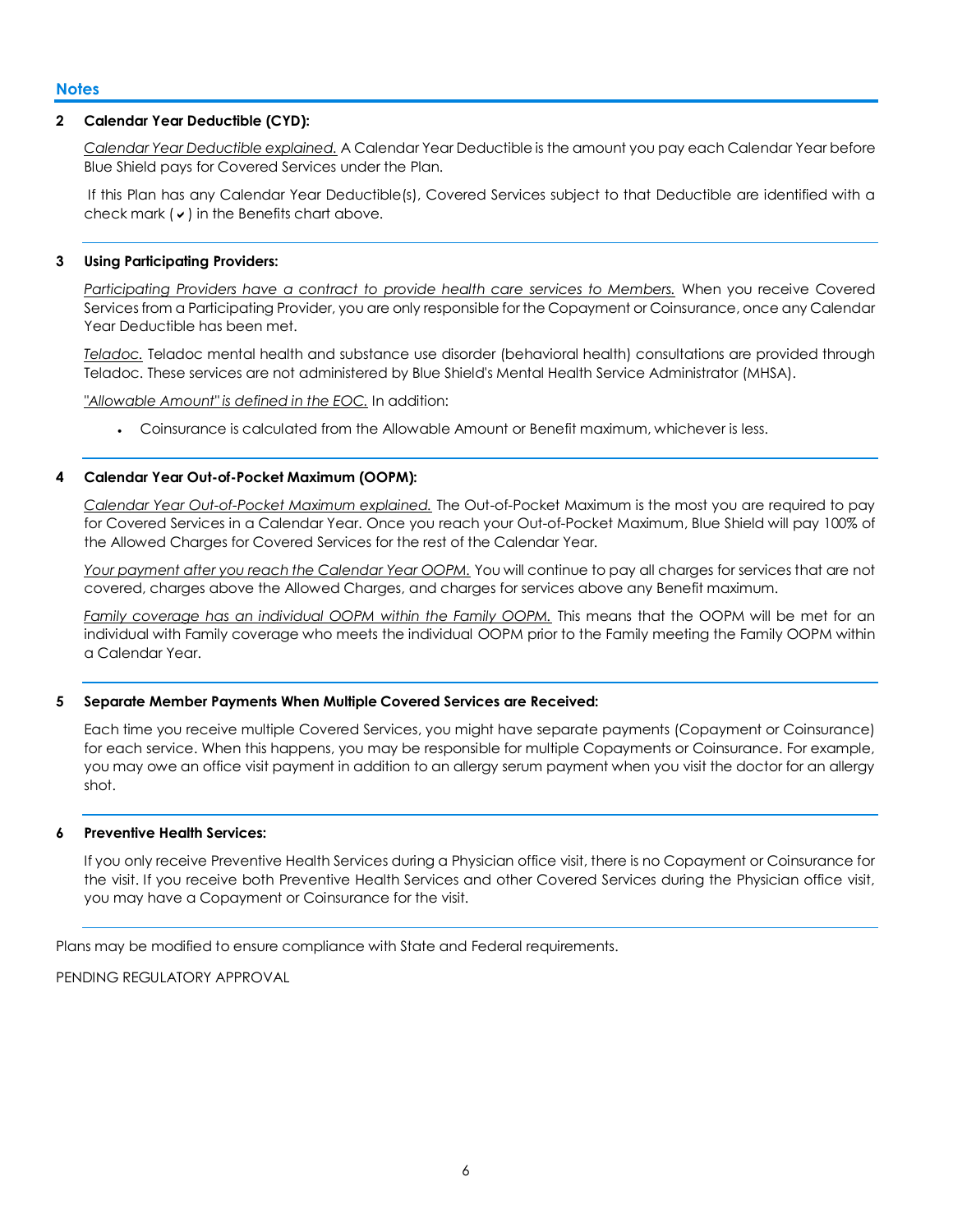# blue of california

# **Outpatient Prescription Drug Rider Group Rider Group Rider Group Rider**

# **Enhanced Rx \$10/30/50 with \$0 Pharmacy Deductible Summary of Benefits**

This Summary of Benefits shows the amount you will pay for covered Drugs under this prescription Drug Benefit.

#### **Pharmacy Network: Rx Ultra**

**Drug Formulary: Plus Formulary**

### **Calendar Year Pharmacy Deductible(CYPD)<sup>1</sup>**

A Calendar Year Pharmacy Deductible (CYPD) is the amount a Member pays each Calendar Year before Blue Shield pays for covered Drugs under the outpatient prescription Drug Benefit. Blue Shield pays for some prescription Drugs before the Calendar Year Pharmacy Deductible is met, as noted in the Prescription Drug Benefits chart below.

#### **When using a Participating<sup>2</sup> Pharmacy**

# **Calendar Year Pharmacy Deductible** *Per Member* \$0

### **Prescription Drug Benefits3,4 Your payment**

|                                                                        | When using a<br>Participating Pharmacy <sup>2</sup> | CYPD <sup>1</sup><br>applies |
|------------------------------------------------------------------------|-----------------------------------------------------|------------------------------|
| <b>Retail pharmacy prescription Drugs</b>                              |                                                     |                              |
| Per prescription, up to a 30-day supply.                               |                                                     |                              |
| Contraceptive Drugs and devices                                        | \$0                                                 |                              |
| Tier 1 Drugs                                                           | \$10/prescription                                   |                              |
| Tier 2 Drugs                                                           | \$30/prescription                                   |                              |
| Tier 3 Drugs                                                           | \$50/prescription                                   |                              |
| Tier 4 Drugs                                                           | 20% up to \$250/prescription                        |                              |
| <b>Retail pharmacy prescription Drugs</b>                              |                                                     |                              |
| Per prescription, up to a 90-day supply from a 90-day retail pharmacy. |                                                     |                              |
| Contraceptive Drugs and devices                                        | \$0                                                 |                              |
| Tier 1 Drugs                                                           | \$30/prescription                                   |                              |
| Tier 2 Drugs                                                           | \$90/prescription                                   |                              |
| Tier 3 Drugs                                                           | \$150/prescription                                  |                              |
| Tier 4 Drugs                                                           | 20% up to \$750/prescription                        |                              |
| Mail service pharmacy prescription Drugs                               |                                                     |                              |
| Per prescription, up to a 90-day supply.                               |                                                     |                              |
| Contraceptive Drugs and devices                                        | \$0                                                 |                              |
| Tier 1 Drugs                                                           | \$20/prescription                                   |                              |
| Tier 2 Drugs                                                           | \$60/prescription                                   |                              |
| Tier 3 Drugs                                                           | \$100/prescription                                  |                              |
| Tier 4 Drugs                                                           | 20% up to \$500/prescription                        |                              |
|                                                                        |                                                     |                              |

**HMO/POS**

Blue Shield of California is an independent member of the Blue Shield Association Blue Shield of California is an independent member of the Blue Shield Association

A18100 (1/22) 1

# blueshieldca.com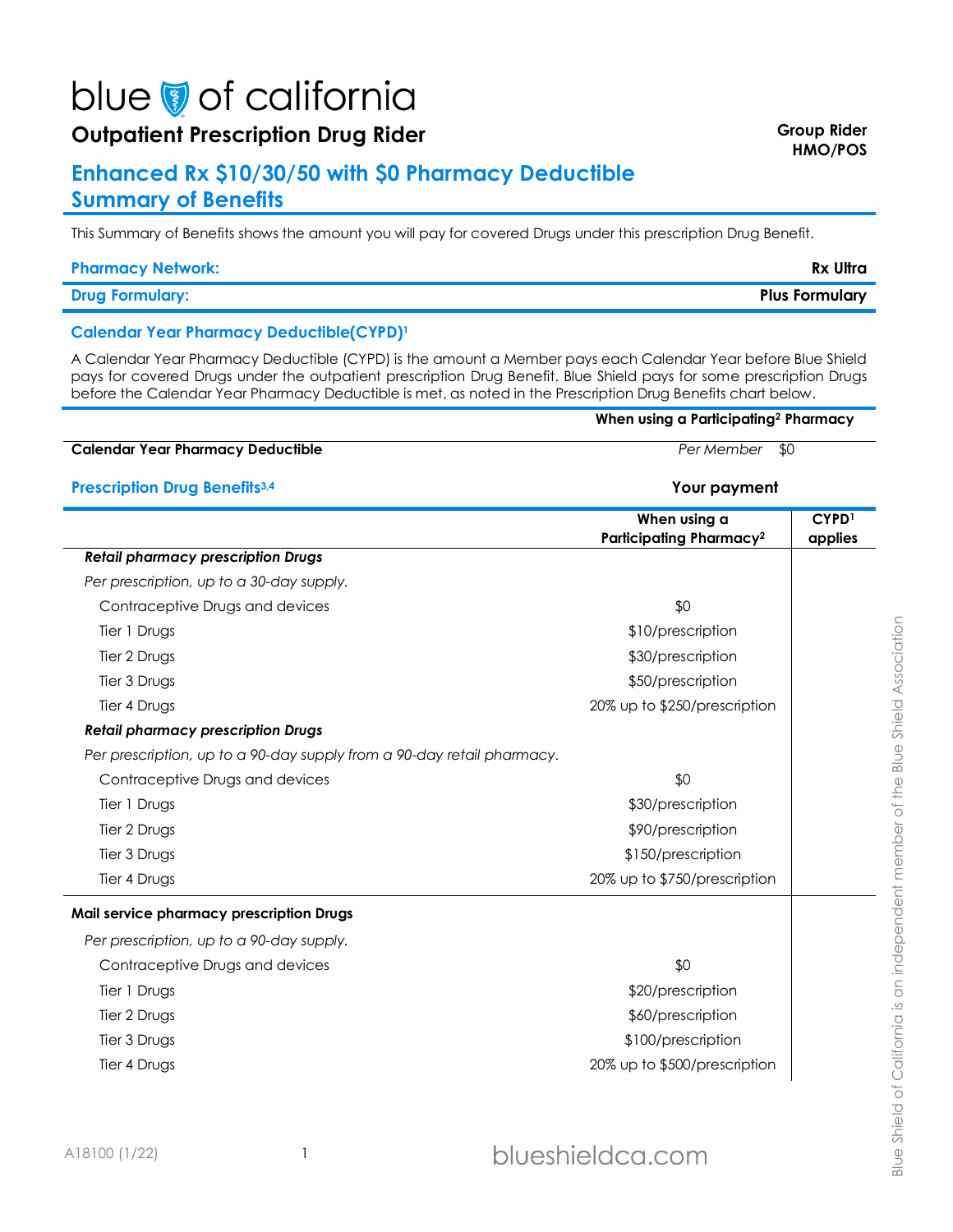#### **Notes**

#### **1 Calendar Year Pharmacy Deductible (CYPD):**

*Calendar Year Pharmacy Deductible explained.* A Calendar Year Pharmacy Deductible is the amount you pay each Calendar Year before Blue Shield pays for outpatient prescription Drugs under this Benefit.

If this Benefit has a Calendar Year Pharmacy Deductible, outpatient prescription Drugs subject to the Deductible are identified with a check mark  $(v)$  in the Benefits chart above.

Any applicable Copayment, Coinsurance and CYPD you pay counts towards the Calendar Year Out-of-Pocket Maximum.

*Outpatient prescription Drugs not subject to the Calendar Year Pharmacy Deductible.* Some outpatient prescription Drugs received from Participating Pharmacies are paid by Blue Shield before you meet any Calendar Year Pharmacy Deductible. These outpatient prescription Drugs do not have a check mark  $(v)$  next to them in the "CYPD applies" column in the Prescription Drug Benefits chart above.

#### **2 Using Participating Pharmacies:**

*Participating Pharmacies have a contract to provide outpatient prescription Drugs to Members.* When you obtain covered prescription Drugs from a Participating Pharmacy, you are only responsible for the Copayment or Coinsurance, once any Calendar Year Pharmacy Deductible has been met.

*Participating Pharmacies and Drug Formulary.* You can find a Participating Pharmacy and the Drug Formulary by visiting www.blueshieldca.com/pharmacy.

*Non-Participating Pharmacies.* Drugs from Non-Participating Pharmacies are not covered except in emergency situations.

#### **3 Outpatient Prescription Drug Coverage:**

#### **Medicare Part D-creditable coverage-**

This prescription Drug coverage is on average equivalent to or better than the standard benefit set by the federal government for Medicare Part D (also called creditable coverage). Because this prescription Drug coverage is creditable, you do not have to enroll in Medicare Part D while you maintain this coverage; however, you should be aware that if you do not enroll in Medicare Part D within 63 days following termination of this coverage, you could be subject to Medicare Part D premium penalties.

#### **4 Outpatient Prescription Drug Coverage:**

*Brand Drug coverage when a Generic Drug is available.* If you select a Brand Drug when a Generic Drug equivalent is available, you are responsible for the difference between the cost to Blue Shield for the Brand Drug and its Generic Drug equivalent plus the Tier 1 Copayment or Coinsurance. This difference in cost will not count towards any Calendar Year Pharmacy Deductible, medical Deductible, or the Calendar Year Out-of-Pocket Maximum. If your Physician or Health Care Provider prescribes a Brand Drug and indicates that a Generic Drug equivalent should not be substituted, you pay your applicable tier Copayment or Coinsurance. If your Physician or Health Care Provider does not indicate that a Generic Drug equivalent should not be substituted, you may request a Medical Necessity Review. If approved, the Brand Drug will be covered at the applicable Drug tier Copayment or Coinsurance.

*Short-Cycle Specialty Drug program.* This program allows initial prescriptions for select Specialty Drugs to be filled for a 15-day supply with your approval. When this occurs, the Copayment or Coinsurance will be pro-rated.

*Specialty Drugs.* Specialty Drugs are only available from a Network Specialty Pharmacy, up to a 30-day supply.

*Oral Anticancer Drugs.* You pay up to \$250 for oral Anticancer Drugs from a Participating Pharmacy, up to a 30-day supply. Oral Anticancer Drugs from a Participating Pharmacy are not subject to any Deductible.

PENDING REGULATORY APPROVAL

Benefit designs may be modified to ensure compliance with State and Federal requirements.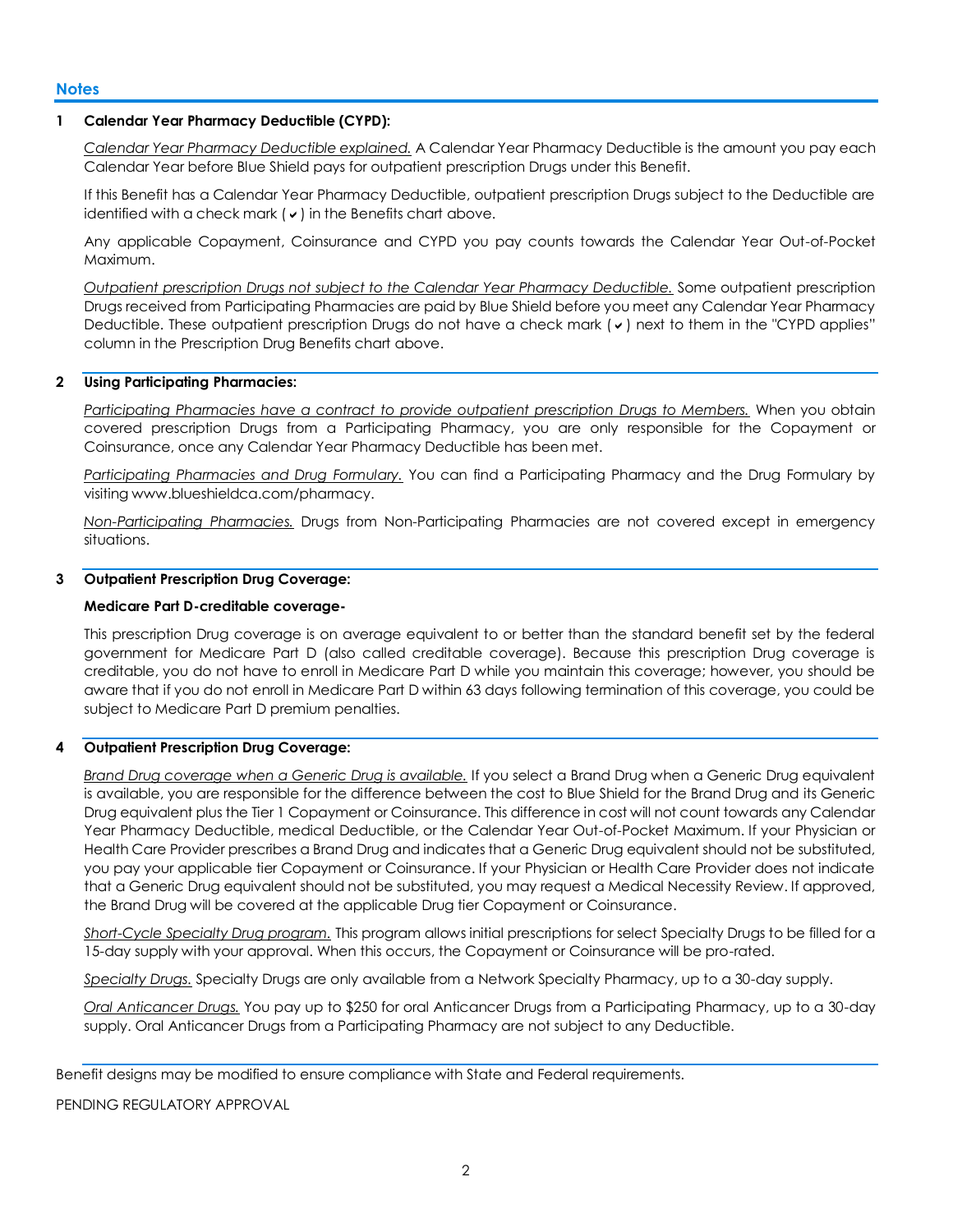# blue of california

# Acupuncture and Chiropractic Services Rider **Figure 2016** Group Rider

# **Summary of Benefits**

This Summary of Benefits shows the amount you will pay for Covered Services under this acupuncture and chiropractic services Benefit.

| <b>Benefits</b>                                                                                                                      | <b>Your Payment</b>                                |                                                   |
|--------------------------------------------------------------------------------------------------------------------------------------|----------------------------------------------------|---------------------------------------------------|
| Covered Services must be determined as Medically<br>Necessary by American Specialty Health Plans of California,<br>Inc. (ASH Plans). |                                                    |                                                   |
| Up to 30 visits per Member, per Calendar Year. The 30 visit<br>maximum is for acupuncture and chiropractic services<br>combined.     |                                                    |                                                   |
| Services are not subject to the Calendar Year Deductible<br>and do count towards the Calendar Year Out-of-Pocket<br>Maximum.         | When using an ASH<br><b>Participating Provider</b> | When using a<br><b>Non-Participating Provider</b> |
| <b>Acupuncture Services</b>                                                                                                          |                                                    |                                                   |
| Office visit                                                                                                                         | \$10/visit                                         | Not covered                                       |
| <b>Chiropractic Services</b>                                                                                                         |                                                    |                                                   |
| Office visit                                                                                                                         | \$10/visit                                         | Not covered                                       |
| Chiropractic Appliances                                                                                                              | All charges above \$50                             | Not covered                                       |

Benefit Plans may be modified to ensure compliance with State and Federal Requirements.

PENDING REGULATORY APPROVAL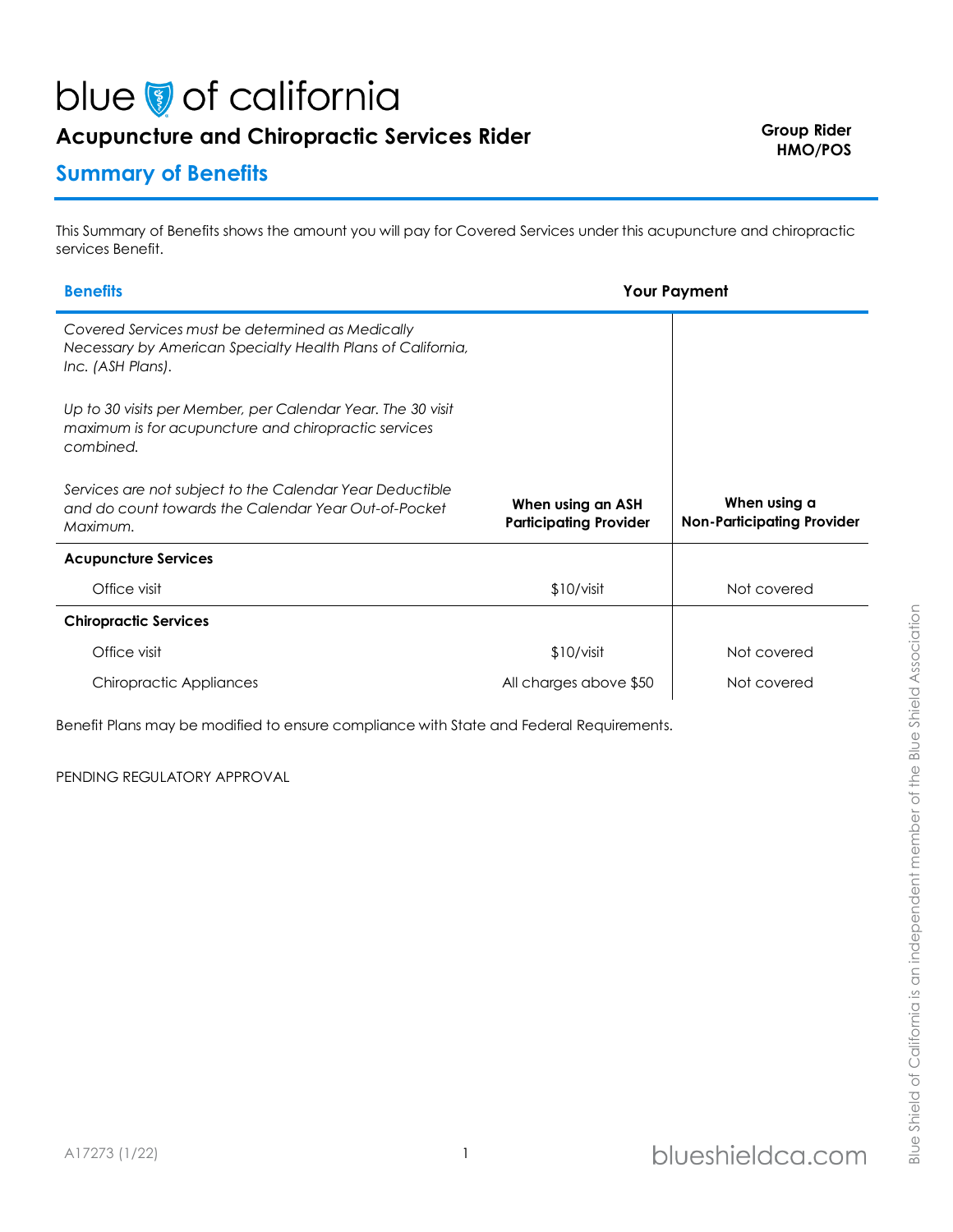# **Introduction**

In addition to the Benefits listed in your Evidence of Coverage, your rider provides coverage for acupuncture and chiropractic services as described in this supplement. The Benefits covered under this rider must be received from an American Specialty Health Plans of California, Inc. (ASH Plans) Participating Provider. These acupuncture and chiropractic Benefits are separate from your health Plan, but the general provisions, limitations, and exclusions described in your Evidence of Coverage do apply. A referral from your Primary Care Physician is not required.

All Covered Services, except for (1) the initial examination and treatment by an ASH Participating Provider; and (2) Emergency Services, must be determined as Medically Necessary by ASH Plans.

Note: ASH Plans will respond to all requests for Medical Necessity review within five business days from receipt of the request.

Covered Services received from providers who are not ASH Participating Providers will not be covered except for Emergency Services and in certain circumstances, in counties in California in which there are no ASH Participating Providers. If ASH Plans determines Covered Services from a provider other than a Participating Provider are Medically Necessary, you will be responsible for the Participating Provider Copayment amount.

# **Benefits**

## **Acupuncture Services**

Benefits are available for Medically Necessary acupuncture services for the treatment of Musculoskeletal and Related Disorders.

Benefits include an initial examination, acupuncture and adjunctive therapy, and subsequent office visits for the treatment of:

- headaches (tension-type and migraines);
- hip or knee joint pain associated with osteoarthritis (OA);
- other extremity joint pain associated with OA or mechanical irritation;
- other pain syndromes involving the joints and associated soft tissues;
- back and neck pain; and
- nausea associated with pregnancy, surgery, or chemotherapy.

## **Chiropractic Services**

Benefits are available for Medically Necessary chiropractic services for the treatment of Musculoskeletal and Related Disorders.

Benefits include an initial examination, subsequent office visits and the following services:

- spinal and extra-spinal joint manipulation (adjustments);
- adjunctive therapy such as electrical muscle stimulation or therapeutic exercises;
- plain film x-ray services; and
- chiropractic supports and appliances.

Visits for acupuncture and chiropractic services are limited to a per Member per Calendar Year maximum as shown on the Summary of Benefits. Benefits must be provided in an office setting. You will be referred to your Primary Care Physician for evaluation of conditions not related to a Musculoskeletal and Related Disorder and for other services not covered under this rider such as diagnostic imaging (e.g. CAT scans or MRIs).